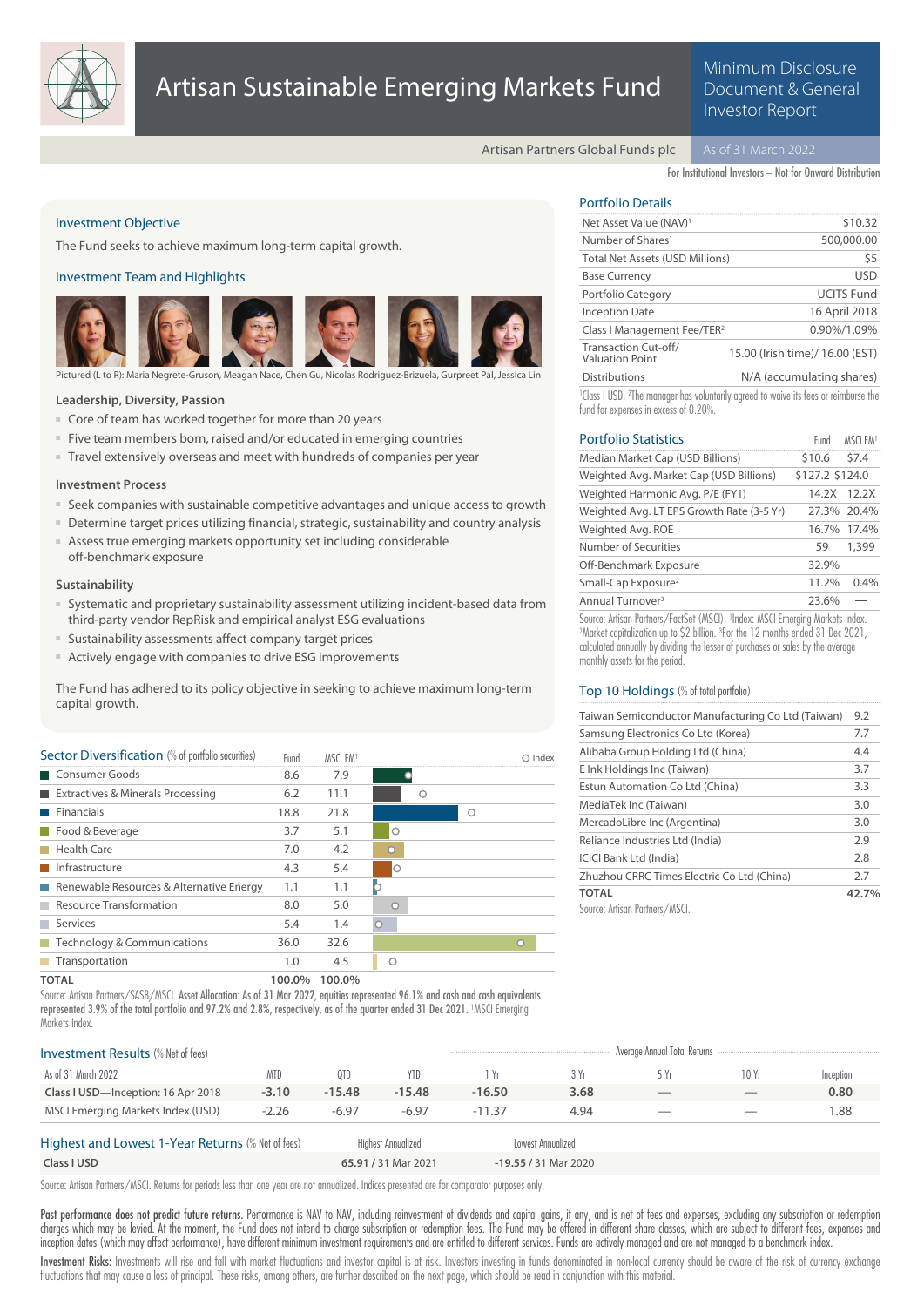## Artisan Sustainable Emerging Markets Fund

#### Region/Country Allocation (% of portfolio securities)

| <b>REGION</b>                  | Fund | MSCI EM <sup>1</sup> |
|--------------------------------|------|----------------------|
| <b>EMERGING ASIA</b>           | 66.8 | 77.7                 |
| China                          | 21.9 | 30.0                 |
| Taiwan                         | 18.4 | 16.1                 |
| Korea                          | 13.7 | 12.6                 |
| India                          | 8.7  | 13.1                 |
| Indonesia                      | 2.0  | 1.7                  |
| Malaysia                       | 1.4  | 1.5                  |
| Thailand                       | 0.7  | 1.9                  |
| <b>LATIN AMERICA</b>           | 22.0 | 9.2                  |
| Argentina                      | 7.6  |                      |
| Brazil                         | 7.6  | 5.8                  |
| Mexico                         | 3.3  | 2.3                  |
| Chile                          | 2.0  | 0.5                  |
| Peru                           | 1.5  | 0.3                  |
| EUROPE, MIDDLE EAST AND AFRICA | 6.8  | 13.1                 |
| Greece                         | 2.9  | 0.2                  |
| South Africa                   | 2.0  | 4.1                  |
| Kazakhstan                     | 1.3  |                      |
| Turkey                         | 0.4  | 0.3                  |
| Russia                         | 0.0  |                      |
| <b>DEVELOPED MARKETS</b>       | 4.4  |                      |
| Netherlands                    | 1.9  |                      |
| Hong Kong                      | 1.8  |                      |
| Singapore                      | 0.7  |                      |
| <b>TOTAL</b>                   |      | 100.0% 100.0%        |

Source: Artisan Partners/MSCI. <sup>1</sup>MSCI Emerging Markets Index. Countries held in the index, but not held in the portfolio, are not listed. Portfolio country classifications are defined by the investment team and may differ substantially from MSCI classifications; index country classifications reflect MSCI methodology. Upon request, Artisan Partners will provide the portfolio's country breakdown according to MSCI methodology.

#### Identifiers

| Class/Currency ISIN |              | SEDOI   | Minimum Investment |
|---------------------|--------------|---------|--------------------|
| Class I USD         | IE00BF2VV240 | BF2VV24 | \$500,000          |

#### Risk and Reward Profile

| Typically lower rewards |   | Typically higher rewards |  |
|-------------------------|---|--------------------------|--|
|                         | 4 |                          |  |

# **ARTISAN PARTNERS**

For more information visit www.artisanpartners.com © 2022 Artisan Partners. All rights reserved.

#### Team Leadership

| Portfolio Manager          | Years of Investment Experience |  |  |  |
|----------------------------|--------------------------------|--|--|--|
| Maria Negrete-Gruson, CFA  |                                |  |  |  |
|                            |                                |  |  |  |
| Meagan Nace, CFA           |                                |  |  |  |
| Chen Gu, CFA               |                                |  |  |  |
| Nicolas Rodriguez-Brizuela |                                |  |  |  |
| Gurpreet Pal               |                                |  |  |  |
| Jessica Lin, CFA           |                                |  |  |  |

The Scheme is approved by the FSCA under section 65 of the Collective Investment Schemes Control Act 2002 and has been categorised as a Collective Investment Scheme in Securities for public sale in South Africa.

The Scheme (Artisan Partners Global Funds Plc or APGF) is an umbrella type open-ended investment company with variable capital having segregated liability between its sub-funds, incorporated with limited liability and authorized in Ireland by the Central Bank of Ireland as an Undertaking for Collective Investments in Transferable Securities (UCITS) under registration number 485593. Artisan Partners Limited Partnership is an investment adviser registered with the U.S. Securities and Exchange Commission (SEC) and serves as the investment manager of APGF. Artisan Partners UK LLP (APUK) is authorized and regulated by the Financial Conduct Authority and is a registered investment adviser with the SEC and serves as distributor of APGF. This information is issued by APUK, 25 St. James's St., Floor 3, London SW1A 1HA, registered in England and Wales (LLP No. OC351201). Registered office: Reading Bridge House, Floor 4, George St., Reading, Berkshire RG1 8LS.

This is a marketing communication. Further fund details, including risks, fees and expenses, and other information, such as ESG practices, are set out in the current Prospectus, Supplements, Key Investor Information Documents (KIIDs) and other documentation (collectively, the Fund Documents), which can be obtained by emailing artisan.transfer.agency@jpmorgan.com. Please refer to the Fund Documents and consider all of a fund's characteristics before making any final investment decisions.

Latest Sub-Fund pricing is published daily on Bloomberg. Cut-Off Time in respect of each Dealing Day is 15.00 (Irish time); Valuation point: 16.00 (EST).

Investment Risks: International investments involve special risks, including currency fluctuation, lower liquidity, different accounting methods and economic and political systems, and higher transaction costs. These risks typically are greater in emerging markets. Such risks include new and rapidly changing political and economic structures, which may cause instability; underdeveloped securities markets; and higher likelihood of high levels of inflation, deflation or currency devaluations. Securities of small- and medium-sized companies tend to have a shorter history of operations, be more volatile and less liquid and may have underperformed securities of large companies during some periods. The investor acknowledges the inherent risk associated with the selected investments and that there is no guarantees in respect of capital or returns in a portfolio. Investments will rise and fall with market fluctuations and investor capital is at risk. The costs associated with this fund will impact your return over time. These risks, among others, are further described in the Fund Documents.

Collective Investment Schemes in Securities (CIS) should be considered as medium to long-term investments. CIS's are traded at the ruling price and can engage in scrip lending and borrowing. The collective investment scheme may borrow up to 10% of the market value of the portfolio on a temporary basis. A CIS may be closed to new investors in order for it to be managed more efficiently in accordance with its mandate. CIS prices are calculated on a net asset basis, which is the total value of all the assets in the portfolio including any income accruals and less any applicable, permissible deductions (brokerage, STT, VAT, auditor's fees, bank charges, trustee and custodian fees and the annual management fee) from the portfolio divided by the number of participatory interests (units) in issue. Forward pricing is used. A schedule of fees, charges and maximum commissions is available on request from the manager.

Performance has been calculated using net NAV to NAV numbers with income reinvested. The performance for each period shown reflects the return for investors who have been fully invested for that period. Individual investor performance may differ as a result of initial fees, the actual investment date, the date of reinvestments and dividend withholding tax.

Where foreign securities are included in a portfolio there may be potential constraints on liquidity and the repatriation of funds, macroeconomic risks, political risks, foreign exchange risks, tax risks, settlement risks; and potential limitations on the availability of market information. The investor acknowledges the inherent risk associated with the selected investments and that there are no guarantees.

Portfolio holdings are displayed in the context of marketing the fund shares and not the marketing of underlying portfolio securities. Securities referenced may not be representative of all portfolio holdings. Securities of the same issuer are aggregated to determine a holding's portfolio weight. Portfolio statistics calculations exclude outlier data and certain securities which lack applicable attributes, such as private securities. Artisan Partners may substitute information from a related security if unavailable for a particular security. This material is as of the date indicated and is subject to change without notice. Totals may not sum due to rounding.

MSCI makes no express or implied warranties or representations and shall have no liability whatsoever with respect to any MSCI data contained herein. The MSCI data may not be further redistributed or used to create indices or financial products. This report is not approved or produced by MSCI.

Sector exposure percentages reflect sector designations as currently classified by SICS. The Sustainable Industry Classification System (SICS® ) is the exclusive intellectual property of Sustainability Accounting Standards Board (SASB). SICS is intended to group companies based on their shared sustainability-related risks and opportunities.

This material is provided for informational purposes without regard to your particular investment needs and shall not be construed as investment or tax advice on which you may rely for your investment decisions. Investors should consult their financial and tax adviser before making investments in order to determine the appropriateness of any investment product discussed herein. In no event shall Artisan Partners have any liability for direct, indirect, special, incidental, punitive, consequential (including, without limitation, lost profits) losses or any other damages resulting from the use of this material.